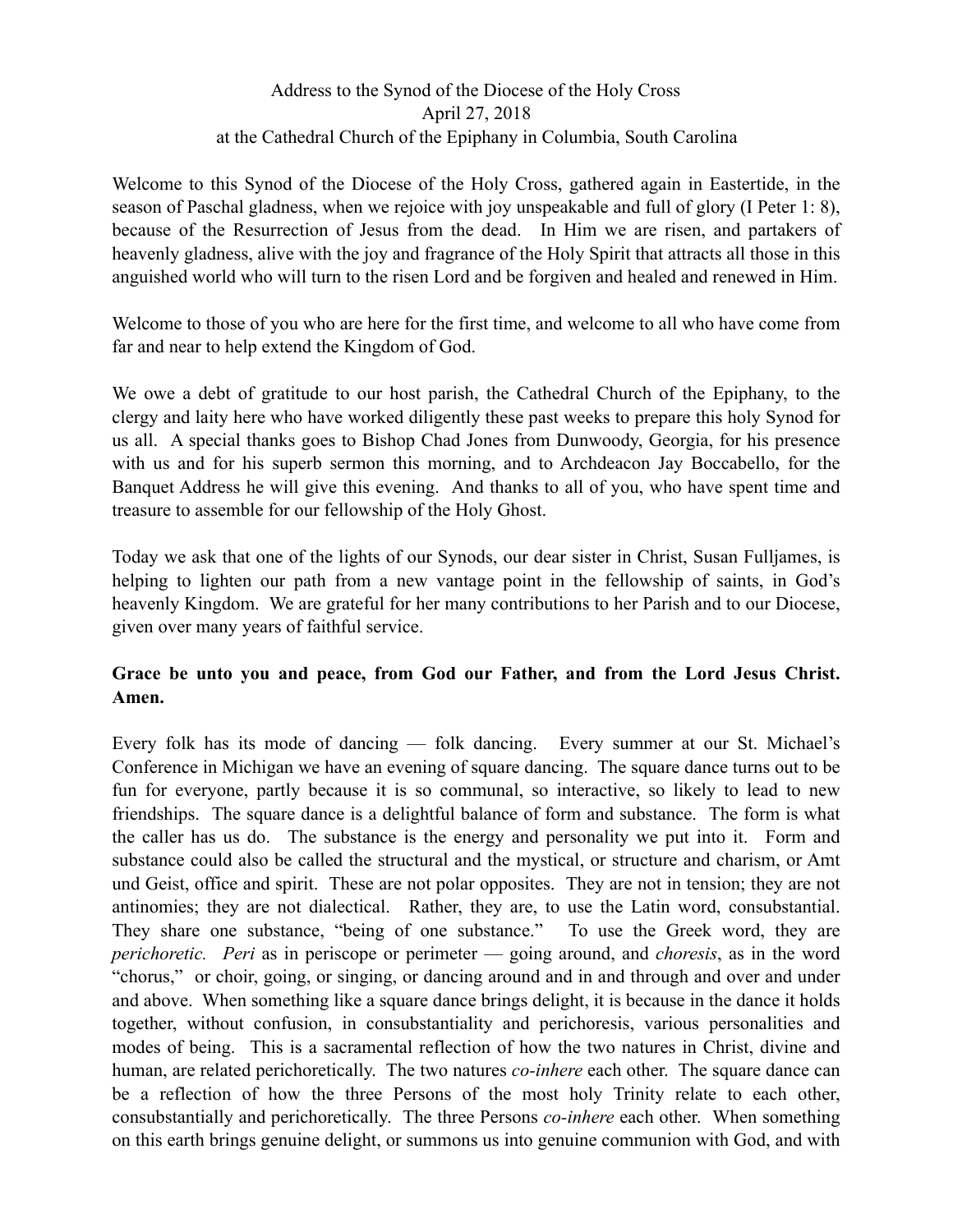one-another-in-God, it becomes sacramental…it becomes a manifestation of the innermost life of the Trinity. It reveals an aspect of Jesus, the world's redeemer, perfect man and perfect God. In our Eucharistic Liturgy we twice use a Johannine praise for perichoresis: "He in us, and we in Him."

Great fathers of the Church, like Maximus the Confessor (580-662) taught that reality is the way God is in His innermost life, the three Persons being consubstantial and perichoretic. Reality is the way of the incarnate Word: Jesus is two natures in one Person, without division or confusion. There is no other reality. When Western philosophy got separated from the Eastern fathers like Maximus, we in the West began to see things like structure and charism as polar opposites. We are capable of seeing them as two sides of the same coin, but because we, quite rightly, love to analyze things, we separate them out. And so we also separate out universal and local, clerical and lay, objective and subjective, inductive and deductive, freedom and necessity, nature, grace and glory, rich and poor, black and white, male and female. These modes of being have been seen as dichotomies, as tensions, as antinomies, in a dialectic. The dialectical, a theme picked up by Hegel from older strands of Western philosophy, brings us to Marx, and to determinism, the so-called struggle and conflict between classes, or the races, or the sexes, seen as polar opposites. To resolve the conflict we bring in the totalitarian state and the destructive ideology we see today.

 $Christ - as proclaimed in the Scriptures and the theory of so many fathers, and in the$ theology of Maximus, heals that horrific wound of seeing philosophical categories, or classes, or races, or sexes, as of necessity being in tension, or even conflict. Even the charisms of the different nations and ethnic groups and races are consubstantial and perichoretic.

Today let us examine form and substance, which we can also call structure and charism or office and Spirit. Both are halves are needed, as with a clamshell mobile phone. We have to spend time on our structures, clearing a pathway toward convergence with other traditional orthodox Anglicans, and, beyond, with groups like the Union of Scranton. And then within this structure, the new wineskin for the new wine, we let the Holy Spirit fashion the new life that reveals the new head of the new human race, in the new creation. This is the substance that fills the structure, and as the old saying goes, "form without substance is the shell of the serpent's egg."

We all know the need for skeletal structure, for backbone, to give us a future. None of our groups in the G-4 and beyond has long-term viability. The Polish National Catholic Church does not have long term viability. The world is in flames and we do not have a lot of time to forge a common life and witness. If we do not hang together, we shall surely hang separately, as our patriot forefathers said of the 13 colonies in the late 18th century. So we have a relationship with Forward in Faith, and have gone on to lift the lid on what a membership in the Union of Scranton would be like.

The Union of Scranton is comprised of the Polish National Catholic Church, the PNCC, based in Scranton, Pennsylvania, and the Nordic Catholic Church, the NCC, based in Oslo, Norway. The NCC has now spread to England and many parts of Europe. Each member has complete selfgovernance, but each holds itself accountable to the other in matters of faith and morals. Until 1977 we were in communion with the PNCC, which has two special charisms: orders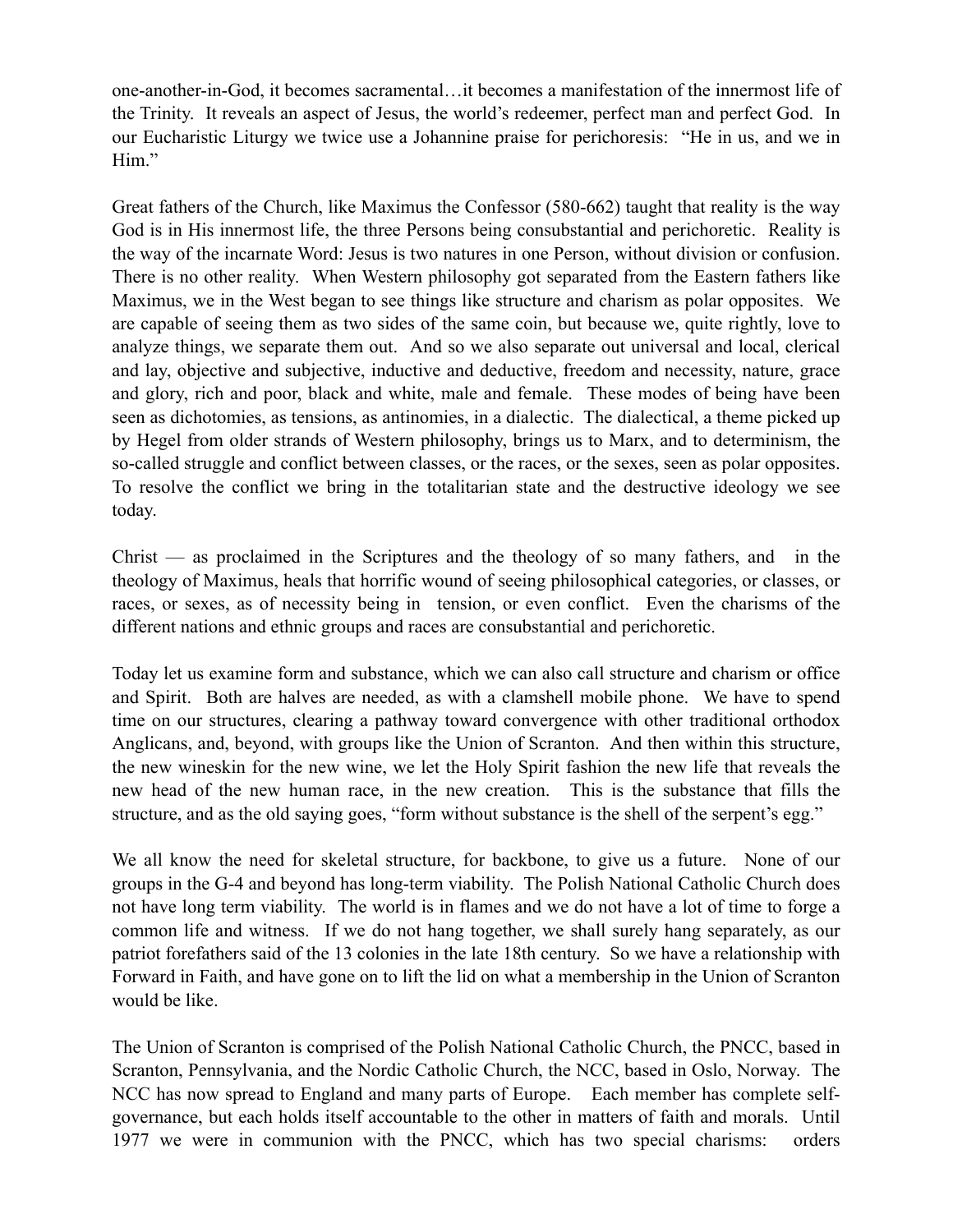recognized by Rome, and theology recognized by Orthodoxy. Last March, Archdeacon Boccabello and I, and other Anglicans, attended a Convocation in Dublin, Ireland, to get some more fire going, to reach out, and look ahead, for a converging path, that would include our Diocese, and others in the G-4, and others who would like to be part of this convergence.

Meanwhile, the PNCC has well-established contacts with the Greek Orthodox, just as we do, and we aim to connect all this. Last September Bishop Kevin Donlon, Father Geoffrey Neal, Bishop Roald Flemestad, Bishop Kyrillos and I attended a week-long meeting of the Society for the Law of the Eastern Churches in Debrecen, Hungary. We now have a rough-draft sketch of how we can proceed on converging paths, not to join one another, but to enjoy the communion, the reciprocity, the *perichoresis,* that brings new vision and riches and strength to us all.

Next week Bishop Chad and I, and other bishops in the G-4, are meeting for two days in Amherst, New Hampshire, to plan our next joint synods, for January of 2020. We want to give our church a name, and work on the kind of polity we will have, and on our canons, and to look beyond, to relationships with others of like mind. The Lord is preparing His Church and gathering His faithful ones, and it is all happening rather smartly — that is to say, at a fairly brisk pace, no doubt because of the world's crying need for healing in Christ.

As we proclaim the healing of the rift between office and charism, form and substance, we have had a look at the structural, the formal. Now let us have a look at one aspect of the substance, the charisms and energies poured out in the Holy Spirit. This has to do with family spirituality — how we pray and learn the faith and relate to one another in Christ in our homes…letting Christ be the center of our homes and families.

Years ago I visited one of our homes, to bless it and have a meal with the family. The father had everyone gather around the coffee table and he led us in the Family Prayer that is found on p. 589 of the Prayer Book. It was quite moving. Afterwards I blessed their home, and we had a wonderful conversation about what is happening in the Church, and also about the practice of our faith in the home. Fr. Gene Geromel wrote an excellent, very helpful book about this called *Family Spirituality,* with the sub-title, "New Hope and Strength to Withstand the Forces of Today's Society." There is much useful teaching on prayer, barriers to prayer, and how the gifts of the Church can help us.

Today more than ever there are large numbers of Evangelicals and Pentecostals on the "Canterbury Trail." They are seeking us out as Anglicans. Most of them home school their children, and have a real prayer life in the home, for worship, discipleship and what St. Paul calls "equipping the saints." They want to combine all this more completely with the sacraments of the Church and with the *Book of Common Prayer* as a regula for all of life. This is the best way for children to be raised in the Faith, because they will get nothing in the public schools, and not nearly enough from an hour of Sunday School.

One good jumping off point for all of us is Psalm 119, the "Rosary of the Psalter," verses 97-104.

97 Lord, what love have I unto thy law! \* all the day long is my study in it.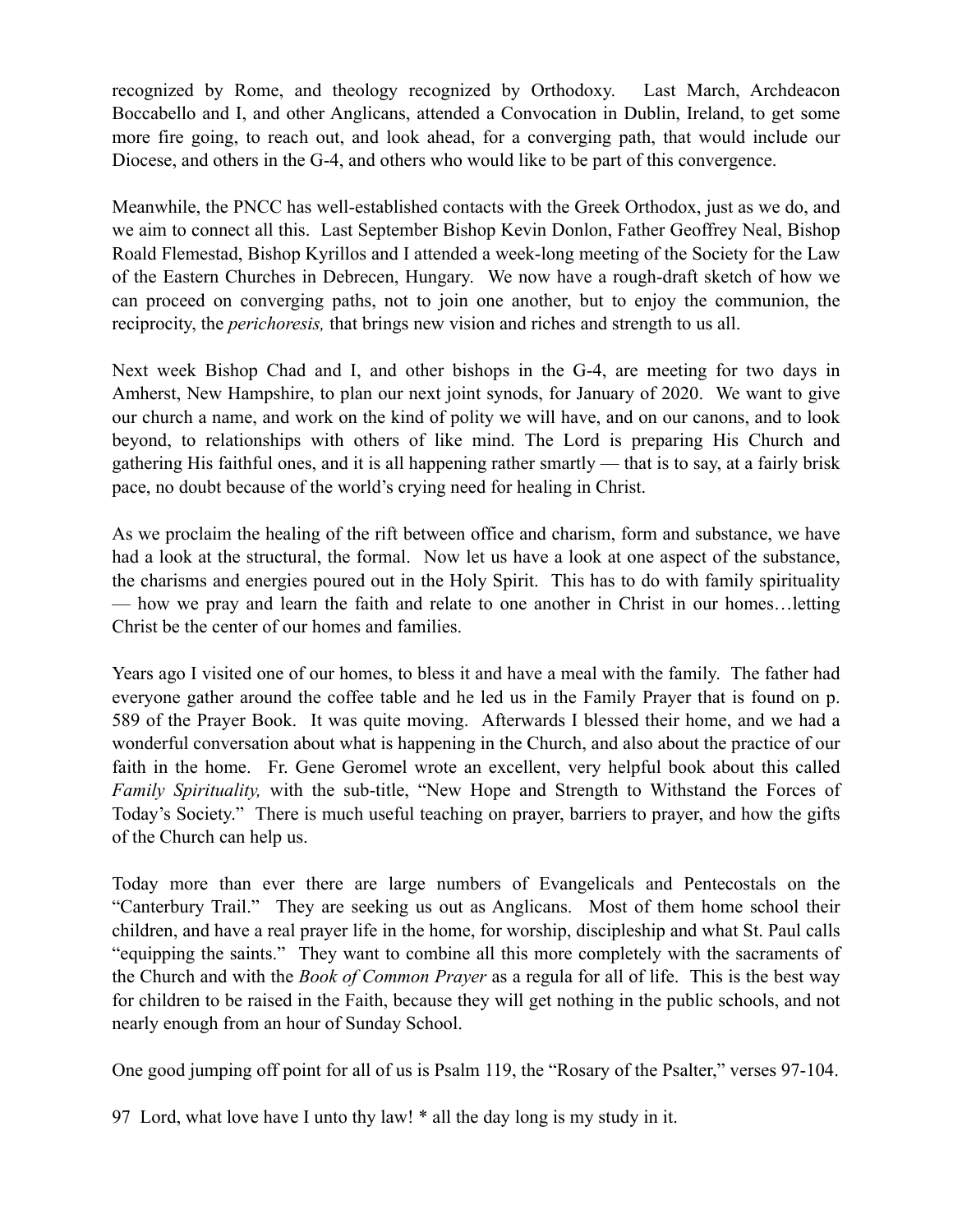98 Thou, through thy commandments, hast made me wiser than mine enemies; \* for they are ever with me.

- 99 I have more understanding than my teachers; \* for thy testimonies are my study.
- 100 I am wiser than the aged; \* because I keep thy commandments.
- 101 I have refrained my feet from every evil way, \* that I may keep thy word.
- 102 I have not shrunk from thy judgments; \* for thou teachest me.
- 103 O how sweet are thy words unto my throat; \* yea, sweeter than honey unto my mouth!
- 104 Through thy commandments I get understanding; \* therefore I hate all evil ways.

Our homes are where we want to create a climate in which it is normal to talk about prayer, to stop to pray, to discuss a meditation one had. In cultures still penetrated by God's grace it is normal for people to stop any priest they see and

ask him for prayer, or for a blessing. This can also be true in our homes, to have both set and spontaneous times for prayer, perhaps to say the Rosary, or to review a Bible verse, a reading from the life of a saint, or a litany or novena, something from the *St. Augustine's Prayer Book*, or Morning or Evening Prayer, or a portion of those offices. There is an old saying about the relationship between the daily offices and the Eucharist. "Every jewel has a setting. The Eucharist is the jewel, and the daily office is the setting."

Prayer can be set up according to the family's schedule and preferences. We have alluded to house blessings and Morning and Evening Prayer, even if these are very shortened. There is grace at meals, psalm sings and hymns in both church and home and car. Prayers can be both from a book, and spontaneous.

There are many activities which can be combined with prayer: preparing on Saturday for the Sunday Eucharist by getting clothes and shoes ready; girls can make a veil to wear in church, or have a mantilla or hat, and then in Advent, lighting the Advent wreath, and having an Advent calendar, making Christmas last 12 days, using Mite boxes during Lent, and beginning to learn about fasting. For Maundy Thursday we have a family liturgy from our own St. Simeon Skete entitled "Christ in the Passover." We can learn about family spirituality from the Orthodox Jews.

We can, by the front door of the house, put a bowl of Holy Water, and make sure a crucifix or cross or icon is in every room, with a Bible on a coffee table or mantlepiece, maps of the Holy Land, the crusades, the great shrines in the UK and Europe and here in our country. We can post Scripture verses and hymns on the refrigerator door and on window sills and mirrors. We can set apart bookshelves for theology, the life of prayer, the lives of saints, books on scripture and church history. We can memorize the Catechism and Bible verses, and use holy cards for book markers, and abstain from something on Fridays, and watch Christian movies like the new one, "Paul, Apostle of Christ," or another great one from Ignatius Press, "St. John Bosco, Apostle of Youth."

As for teaching, there can be set times for this at home, and digital teaching for the car, identifying useful websites, praying for or attending the St. Michael's Conference, the Anglican Legacy Camp, and having teaching at home from various curricula. Some have used a "skeletal method," of learning things in one sentence, the Gospel in one sentence, and the aim of the